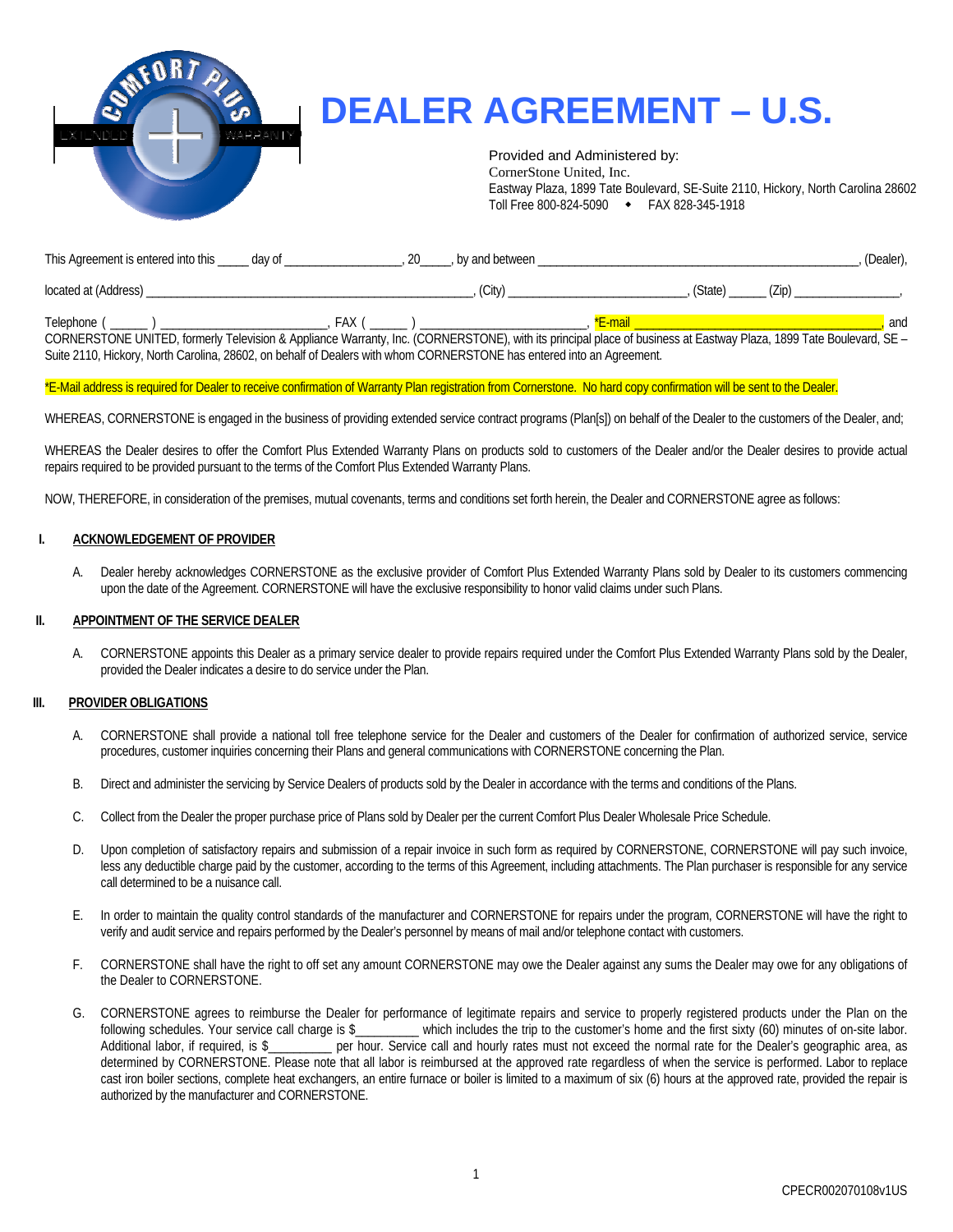H. CORNERSTONE will reimburse the Dealer for the wholesale cost of the covered part paid by the Dealer plus a markup as follows:

| <b>Wholesale Part Cost</b> | Maximum Markup | Calculation      |
|----------------------------|----------------|------------------|
| Up to \$50.00              | 100.0%         | Part Cost X 2.00 |
| $$50.01 - $100.00$         | 80.0%          | Part Cost X 1.80 |
| $$100.01 - $150.00$        | $60.0\%$       | Part Cost X 1.60 |
| Over \$150.00              | $40.0\%$       | Part Cost X 1.40 |

#### **IV. SELLING DEALER OBLIGATIONS**

- A. When a Dealer sells a Plan at the same time as the sale of new equipment to be covered by the Plan, the Dealer shall, within ten (10) days from the date of Plan purchase by the consumer, complete the Plan Application and send it, along with proper payment, to CORNERSTONE. Failure to do so will prevent the Plan from being properly registered by the CORNERSTONE.
- B. Dealer may sell Plans on new equipment to the retail customer up to nine (9) months after installation of an eligible product under the following conditions:
	- 1. Proof of purchase is required if the Plan is not sold at the same time as the product.
	- 2. The Dealer, by purchasing the Plan on behalf of the homeowner, is certifying that the equipment is in good working condition and that no repairs are pending.
	- 3. The Plan Application and proper remittance must be sent to CORNERSTONE within ten (10) days following the Plan purchase date by the consumer. Failure to do so will prevent the Plan from being properly registered by CORNERSTONE.
	- 4. The Plan Application and proper remittance is received by CORNERSTONE within twelve (12) months following the original date of product installation.
	- 5. Plan Applications received by CORNERSTONE more than thirty (30) days following the Plan purchase date by the homeowner will not be accepted.
- C. In no case may a Plan be sold on a product more than eighteen (18) months after its original date of manufacture.
- D. Dealer shall be bound by the terms, instructions and procedures as set forth in the Comfort Plus Dealer Guidelines.
- E. Dealer shall be responsible for making full and partial refunds of the Plan retail sale price to a Plan purchaser as required by law and/or by the terms of the Plan. CORNERSTONE shall pay to the Dealer its appropriate portion of the refund based on the wholesale price received by CORNERSTONE from the Dealer.

## **V. SERVICE DEALER OBLIGATIONS**

- A. Dealer accepts the appointment as an authorized Comfort Plus Service Dealer for the specific products designated.
- B. Dealer warrants that it possesses the experience and expertise to service and repair the types of products designated and will only undertake repairs on products for which it is factory authorized unless otherwise agreed to by CORNERSTONE.
- C. If CORNERSTONE should direct a customer to the Dealer for service on a product, before beginning service, the Dealer must (1) verify coverage from the Plan, (2) verify information as set forth in the CORNERSTONE service procedures, (3) advise CORNERSTONE, in advance of the repair, of its estimate of the cost to repair the product if the estimate approaches and/or exceeds the salvage value of the product as determined by CORNERSTONE.
- D. If a customer should initially contact the Dealer for service, the Dealer shall refer the customer directly to CORNERSTONE before beginning service on the product unless the Dealer actually sold the Plan to the customer, in which case the Dealer may proceed with the repair.
- E. Upon completion of satisfactory service, the Dealer shall then invoice CORNERSTONE for the covered repair on such invoice form that CORNERSTONE may require for the service rendered. The invoice form must include the repair order number, the verification number, when necessary, and such other relevant information as required by CORNERSTONE and outlined in the Comfort Plus Dealer Guidelines. All invoices must be submitted within forty-five (45) days of completion of the service or they will not be processed for payment.
- F. The Dealer agrees to seek reimbursement from the manufacturer, after the manufacturer's warranty expires, for any chronic problems or "duds allowances" and to reduce the Dealer's invoice to CORNERSTONE by the amount of the reimbursement. The Dealer will not seek reimbursement from the Manufacturer for parts or service covered under the Plans.
- G. Dealer agrees to send defective parts replaced and claimed under the Plan to CORNERSTONE, if requested, within ninety (90) days of receipt of the claim.
- H. No charge for dismantling the product to determine the malfunction (breakdown or access charge) or diagnostic charges shall be made by the Dealer. The customer is solely responsible for any diagnostic, breakdown or access charges.
- I. With respect to any additional service not provided for under the Plan, which the customer requests and the Dealer may wish to provide, the Dealer must advise the customer that the additional service is not covered under the terms of the Plan and that the customer is solely responsible for the cost of such additional service. The Dealer shall not assess the customer any fees or charges for service and repairs covered by the Plan.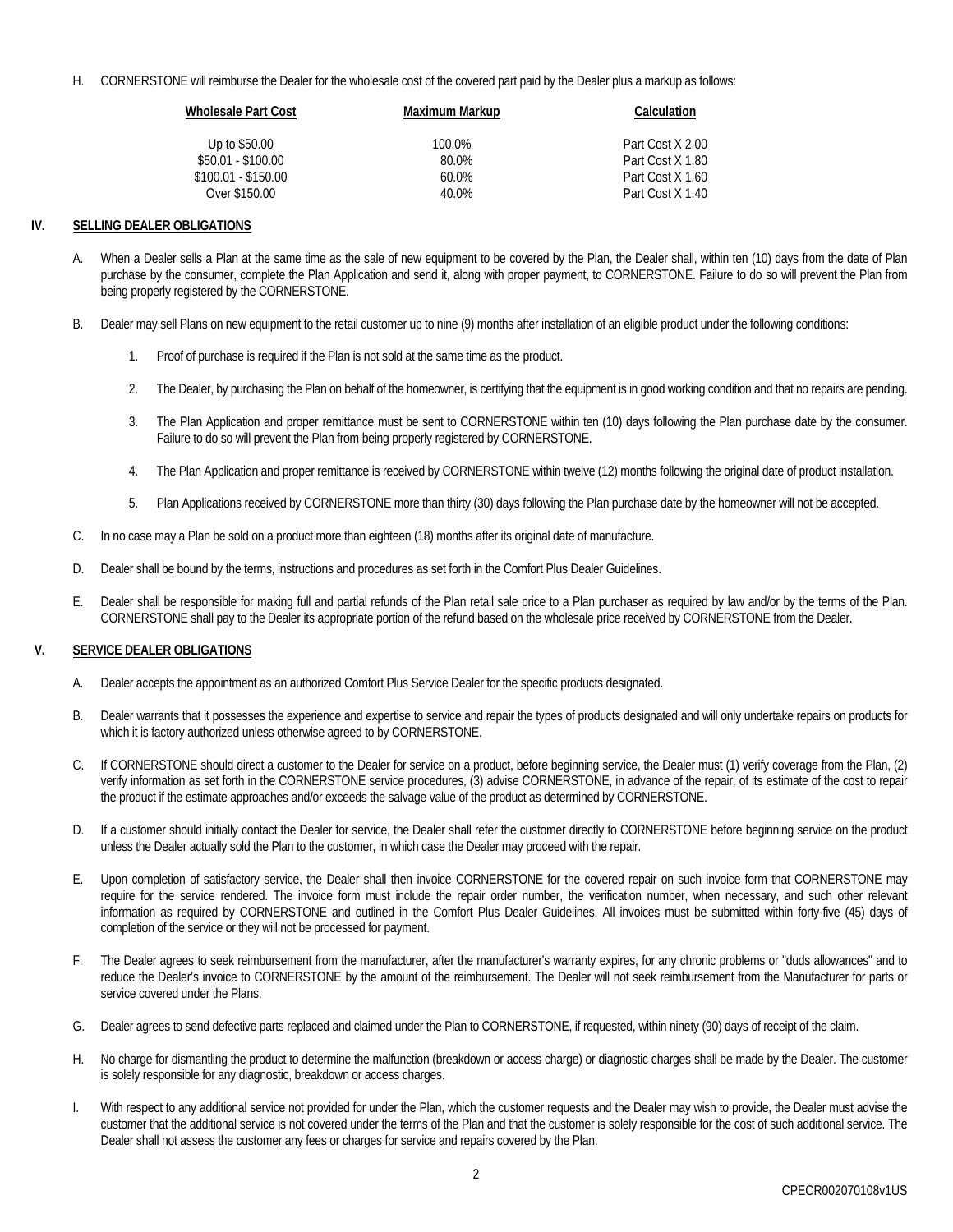- J. Dealer agrees not to subcontract any service to be provided hereunder without prior written consent of CORNERSTONE.
- K. The parties hereto are independent entities and nothing in this Agreement will be construed as an employer-employee relationship.
- L. Dealer indemnifies, defends and holds CORNERSTONE and its directors, officers, employees, successors and assigns, harmless from and against all liabilities, claims, injury expenses (including reasonable attorney's fees) or loss resulting from or arising out of acts or omissions of the Dealer, its agents, directors, officers, employees and dealers in providing service to a customer, and the Dealer shall reimburse CORNERSTONE in defending any such actions brought against the same.
- M. Dealer warrants all labor performed for a minimum of ninety (90) days from completion date.
- N. Manufacturer and/or Dealer warrant all replacement parts used for a minimum of one (1) year from service completion date.
- O. Dealer agrees to provide labor and parts as set forth above.
- P. This Agreement and any rights or obligations hereunder are personal to the Dealer and shall not be assignable, subcontracted or transferable in whole or in part without prior written consent of CORNERSTONE.

#### **VI. GENERAL AGREEMENT GUIDELINES**

- A. CORNERSTONE shall be under no obligation to administer any Plan if the Service Dealer covers a product not listed in the current Comfort Plus Extended Warranty Plan Wholesale Price Schedule.
- B. CORNERSTONE shall be under no obligation to administer any Plan if the Dealer fails to remit the wholesale purchase price relating to the liability under that Plan to CORNERSTONE or remits such wholesale purchase price more than ten (10) days after the date the Plan was sold to the purchaser.
- C. CORNERSTONE assumes no responsibility for any expenses incurred under the Program for workmanship, quality of repairs or replacement parts, nor for any bodily injury, property damage, incidental damages or consequential damages whatsoever caused directly or indirectly by a product failure or malfunction, of the Service Dealer's services or repairs or any other obligation not specifically set forth herein.
- D. The Agreement may be terminated immediately by either party upon giving written notice to the other party.
- E. Upon termination by either party, all obligations hereunder shall cease provided, however, that CORNERSTONE shall continue its administration and liability for all Plans sold and properly registered by the Dealer and administrated by CORNERSTONE prior to the termination date and for which the Dealer has paid the appropriate wholesale purchase price to CORNERSTONE.
- F. This Agreement may not be assigned in whole or in part by the Dealer or CORNERSTONE without the prior written consent of the other party. CORNERSTONE may enter into agreements with affiliates or independent third parties to perform duties under this Agreement.
- G. CORNERSTONE offers Plans on various products. The conditions, coverage, exclusions, etc., described in this Agreement may be superseded by the terms and conditions contained in the various product Service Contract certificates. Any representation of the Plan other than the terms therein are not binding on CORNERSTONE, its agents or members, nor shall they be liable for any incidental or consequential damages.
- H. This document, together with any addenda, constitutes the full and entire Agreement between CORNERSTONE and the Dealer, superseding any prior oral or written representations, agreements, or understandings between the parties relating to this subject matter. Future modifications or agreements must be made in writing and signed by both parties.

#### **VII. GENERAL TERMS AND CONDITIONS OF THE PLAN**

In addition to the terms and conditions of the original manufacturers' warranties and/or Dealer's warranty, the following terms and conditions will apply:

The period of the Plan is from the product installation date or eighteen (18) months from the original date of manufacture, whichever comes first and continues for the term noted on the Extended Warranty Plan, depending upon the coverage purchased. Plan coverage for labor for properly registered equipment will begin on the ninety-first (91st) day after equipment installation or the fifteenth (15<sup>th</sup>) day after CORNERSTONE's receipt of the Plan Application and proper remittance, whichever is later, and will continue for a total of five (5) or ten (10) years, depending upon the coverage purchased, from the earlier of the original date of equipment installation or eighteen (18) months from the date of equipment manufacture. Plan coverage for parts for properly registered equipment will begin on the later of the first (1st) day of the second (2nd) year following the date of equipment installation or the time of expiration of the original manufacturer's warranty and will continue up to a total of five (5) or ten (10) years, depending upon the coverage purchased, from the earlier of the original date of equipment installation or eighteen (18) months from the date of equipment manufacture. The Plan includes all manufacturers', OEM and/or dealer warranties. Work on this product must be by an authorized CORNERSTONE service agency.

The Plan will pay to repair and/or replace parts that fail under normal use at labor rates established by a separate agreement. Extra charges such as mileage, diagnostics and overtime are not covered. Nuisance calls are not covered by this Plan. This Plan is for residential products and does not apply to commercial applications, unless specific commercial coverage is purchased. If the dealer elects to purchase the commercial coverage, the terms and conditions contained herein shall apply. NOTE: Labor, under this Plan, to replace an entire boiler, furnace, air conditioning system or boiler sections is limited to a maximum total of six man (6) hours.

Only repairs that are attributed to normal failure of the electronic and mechanical functions of the unit are covered. Failure due, but not limited to, abuse, negligence, impact, fire, lightning, power failures and/or surges, rust, corrosion and water supply failures are not covered. Damage and/or repairs to cabinets and all exterior